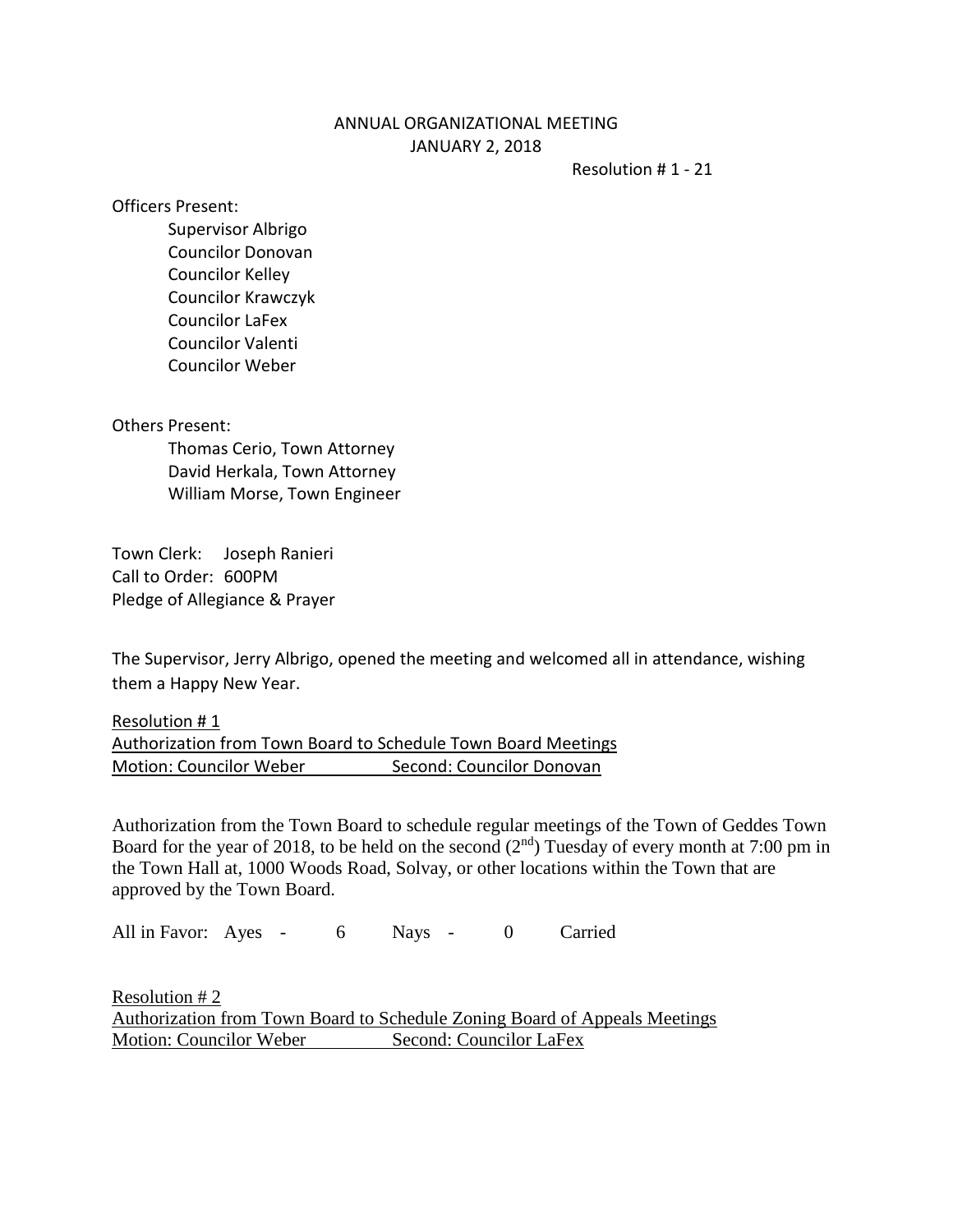Authorization from the Town Board to schedule regular meetings of the Zoning Board of Appeals to be held on the second  $(2<sup>nd</sup>)$  Wednesday of the month at 7:00 pm in the Town Hall at, 1000 Woods Road, Solvay.

All in Favor: Ayes - 6 Nays - 0 Carried Resolution # 3 Authorization from Town Board to Schedule Planning Board Meetings Motion: Councilor Weber Second: Councilor LaFex

Authorization from the Town Board to schedule regular meetings of the Planning Board to meet on the last Wednesday of the month at 7:00 pm in the Town Hall at, 1000 Woods Road, Solvay.

All in favor: Ayes - 6 Nays - 0 Carried Resolution # 4 Authorization from Town Board to Appoint Fire Marshall

Motion: Councilor Weber Second: Councilor Krawczyk

Authorization from the Town Board to appoint Peter Albrigo as Fire Marshall.

All in favor: Ayes - 5 Nays - 0 Abstain - 1 Carried

Resolution # 5 Authorization from Town Board to Appoint Law Firm Motion: Councilor Weber Second: Councilor Krawczyk

Authorization from the Town Board to appoint the Law Firm of Cerio Law Offices as the Town Attorney at a rate of \$150.00 per hour.

All in favor: Ayes - 6 Nays - 0 Carried

Resolution # 6 Authorization from Town Board to Appoint Planning Board Secretary Motion: Councilor LaFex Second: Councilor Valenti

Authorization from the Town Board to appoint Debra Burns as Secretary to the Planning Board.

All in Favor: Ayes - 6 Nays - 0 Carried

Resolution # 7 Authorization from Town Board to Appoint Planning Board Member Motion: Councilor Donovan Second: Councilor Weber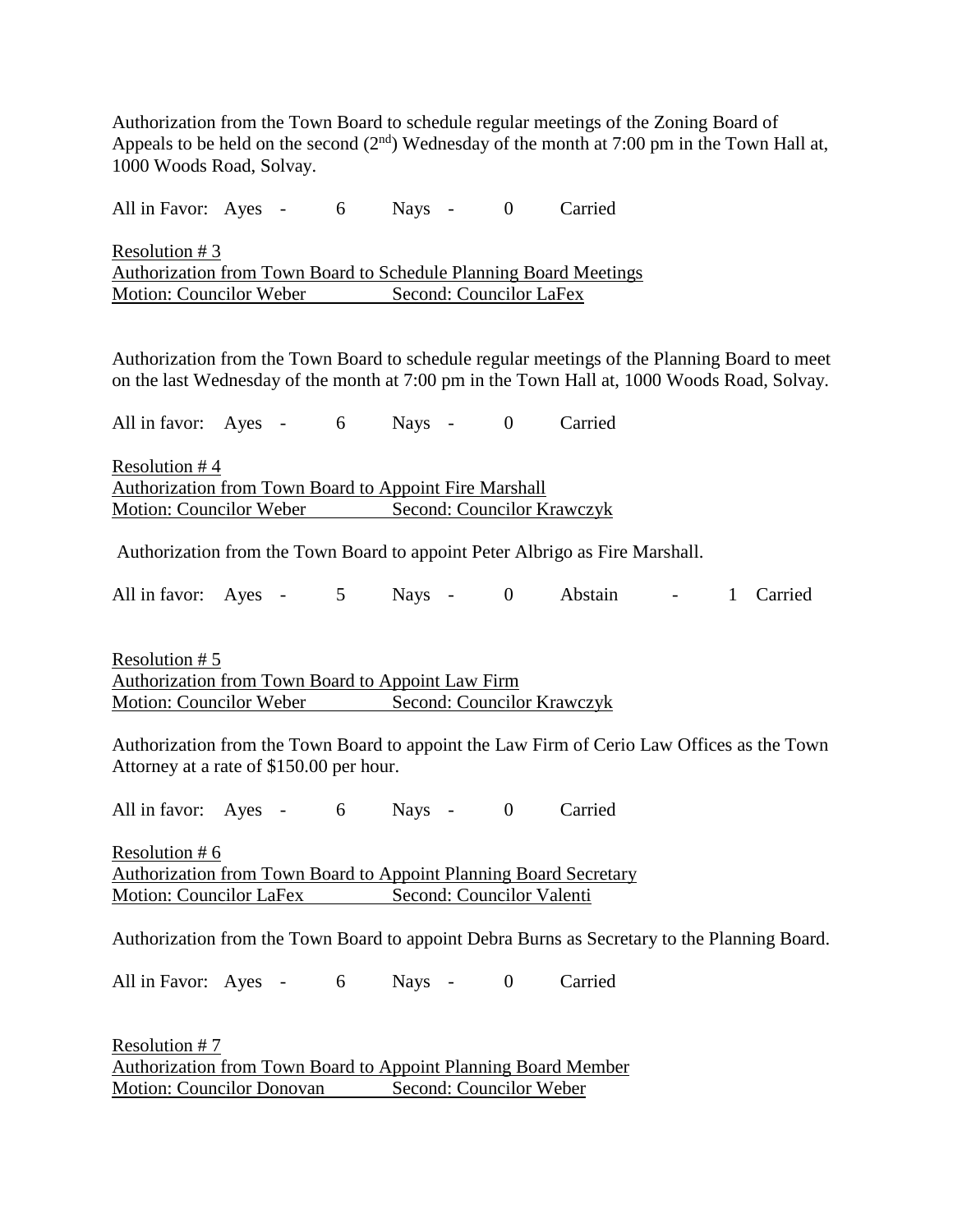Authorization from the Town Board to appoint Stuart Speigel to a five (5) year term on the Planning Board to run from January 2018 to December 2022.

All in Favor: Ayes - 6 Nays - 0 Carried Resolution # 8 Authorization from Town Board to Appoint Insurance Agent and Establish Blanket Bond Coverage Motion: Councilor Valenti Second: Councilor Weber

Authorization from the Town Board to appoint The Reagan Companies as the insurance agent for the Town and approve the property, casualty and liability insurance as submitted and to establish Blanket Bond Coverage for all Town Employees in the amount of \$1,000,000.00 per loss.

All in Favor: Ayes - 6 Nays - 0 Carried

Resolution # 9 Authorization from Town Board to Approve Continuation of Bi-Weekly Pay Periods Motion: Councilor Weber Second: Councilor Donovan

Authorization from the Town Board to approve the continuance of the system of bi-weekly pay periods for the Town Employees and Elected Officials as per attached schedule.

All in favor: Ayes - 6 Nays - 0 Carried

Resolution # 10 Authorization from Town Board to Designate Official Newspaper for Town Motion: Councilor LaFex Second: Councilor Weber

Authorization from the Town Board to designate the Post-Standard as the official newspaper for the Town of Geddes.

All in Favor: Ayes - 6 Nays - 0 Carried

Resolution # 11 Authorization from Town Board to Approve Per-Mile Rate Established by IRS Motion: Councilor Donovan Second: Councilor LaFex

Authorization from the Town Board to approve rate as established by the IRS for per-mile fee reimbursement to Town Officials for use of personal vehicles on official Town business.

All in favor: Ayes - 6 Nays - 0 Carried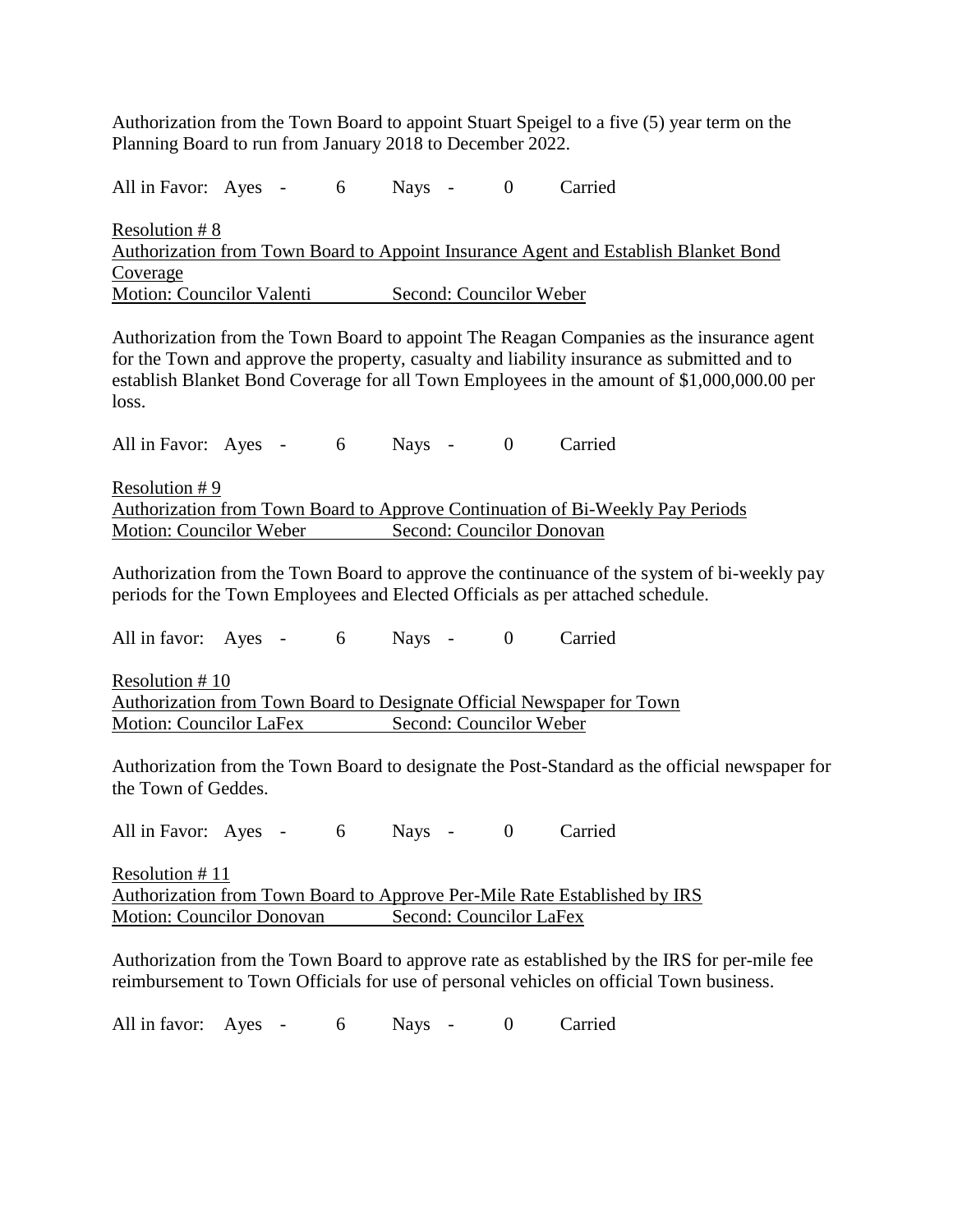Authorization from the Town Board to designate Solvay Bank and N.Y. Class as the Depository for Town of Geddes funds.

All in favor: Ayes - 6 Nays - 0 Carried

Resolution # 13 Authorization from Town Board to Authorize Department Heads to Attend Meetings Motion: Councilor Weber Second: Councilor LaFex

Authorization from the Town Board to authorize the Department Heads to attend monthly association meetings.

All in favor: Ayes - 6 Nays - 0 Carried

Resolution # 14 Authorization from Town Board for Deputy Supervisor to Sign Checks Motion: Councilor Donovan Second: Councilor LaFex

Authorization from the Town Board to authorize the Deputy Supervisor to sign checks in the absence of the Supervisor.

All in favor: Ayes - 6 Nays - 0 Carried

Resolution # 15 Authorization from Town Board to Use Facsimile Signature on Checks Motion: Councilor Weber Second: Councilor Krawczyk

Authorization from the Town Board to authorize the use of a facsimile signature of the Town Supervisor for signing checks.

All in favor: Ayes - 6 Nays - 0 Carried

Resolution # 16 Authorization from Town Board to Authorize Procurement Policy Motion: Councilor Weber Second: Councilor Krawczyk

Authorization from the Town Board to authorize the attached Procurement Policy for the year 2018.

All in favor: Ayes - 6 Nays - 0 Carried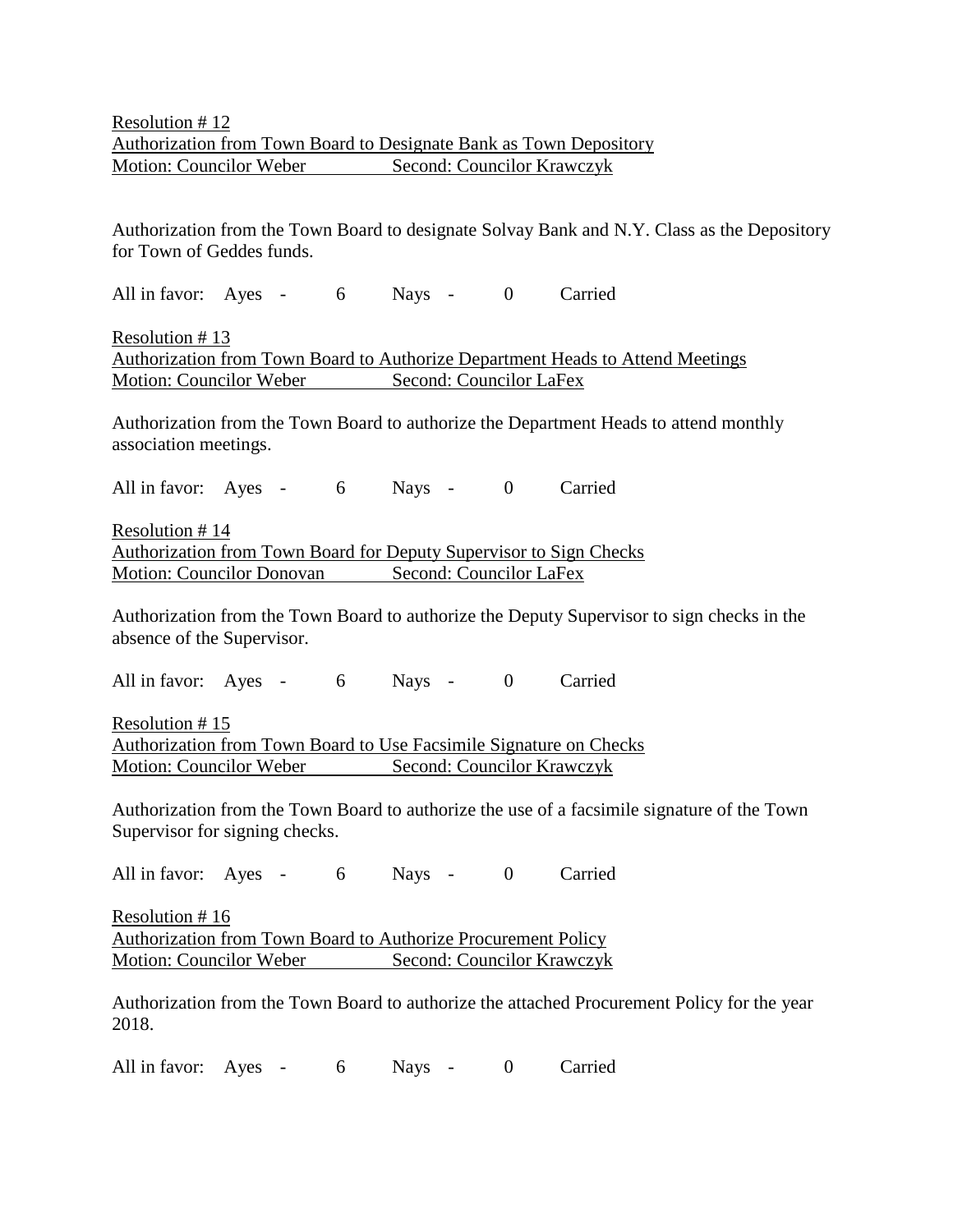Resolution # 17 Authorization from Town Board to Authorize Change Fund Motion: Councilor Donovan Second: Councilor Weber

Authorization from the Town Board to authorize change fund for the Town Clerk, not to exceed \$500.00 and the Justice Court, not to exceed \$50.00.

All in favor: Ayes - 6 Nays - 0 Carried

Resolution # 18 Authorization from Town Board that Supervisor Shall Approve Department Heads Conferences Motion: Councilor LaFex Second: Councilor Weber

Authorization from the Town Board that the Town Supervisor shall approve Department Heads attendance at training conferences and seminars, provided funds are available in the budgeted line for the year 2018.

All in favor: Ayes - 6 Nays - 0 Carried

Resolution # 19 Authorization from Town Board that Supervisor Approve Department Heads Memberships Motion: Councilor Weber Second: Councilor Krawczyk

Authorization from the Town Board that the Town Supervisor shall approve all memberships requested by Department Heads, provided funds are available in the budgeted line for 2018.

All in favor: Ayes - 6 Nays - 0 Carried

The Town Supervisor then read off the Appointments not needing Board resolution.

Appointments not needing board resolution:

- 1. The Town Clerk shall appoint Alison Dorchester as Full-time Deputy Clerk.
- 2. The Town Board shall appoint Teresa Hard as Full-time Highway Secretary.
- 3. The Town Supervisor shall appoint Susan Pope Millet as Town Historian.
- 4. The Town Supervisor shall appoint Amanda Ramsing as Secretary.
- 5. The Town Board shall appoint Edward Weber as Deputy Supervisor.
- 6. The Town Supervisor shall appoint the following Standing Committees as per the attachment.
- 7. The Town Justices shall appoint Barbara Lenweaver and Isabella Rogmans- Lenweaver as Justice Court Clerks.

On the advice of Counsel, the Board brought up the following resolution: